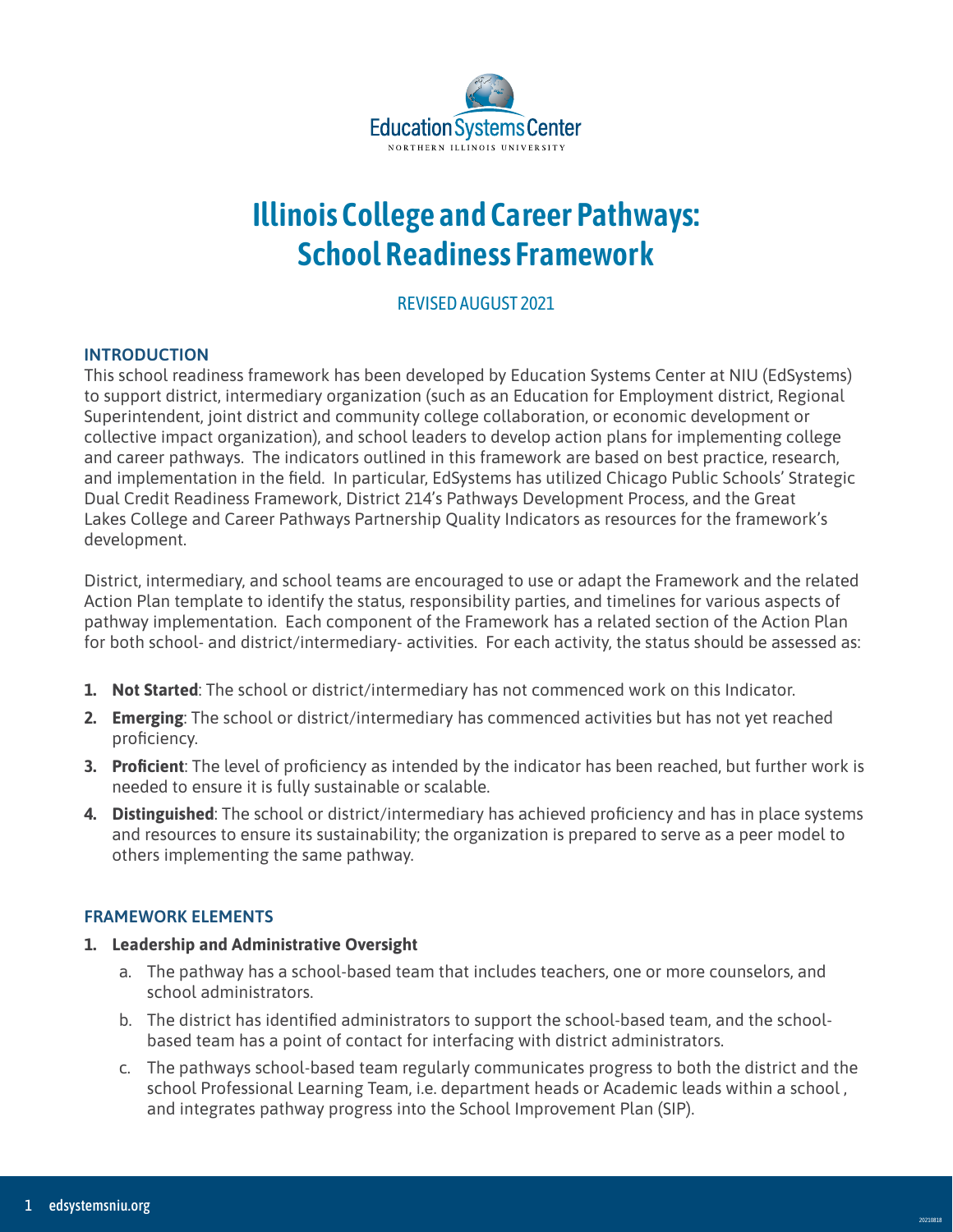d. Diverse student voices and parent/guardian perspectives are regularly involved in the decisionmaking process and feedback loop that impacts the pathway.

#### *District/Intermediary Role:*

- Establish a pathways advisory team that brings together representatives from the district, school, partner college(s), and industry/community leaders.
- Host a pathways launch meeting to develop broad buy-in and build connections between the school and other advisory team members.
- Establish regular meeting cadence (monthly or quarterly) for monitoring progress and providing supports.
- Provide exemplary models for including students and community members (such as parents/guardians) in pathways governance.

#### **2. Pathway Coherence and Rigor**

- a. The school has developed a clear program of study indicating when students will take both career-focused and general education courses, aligned to either the State of Illinois Model Programs of Study or a similar district model addressing the College and Career Pathway Endorsement requirements.
- b. The pathway programs of study have a level of rigor and opportunity for early college coursework equal to or greater than that of non-pathways programs of study, i.e. college prep, honors, or selective programs within the school or district.
- c. The school has developed a plan to provide targeted academic supports that prepare students for the academic rigor of the pathway early and throughout high school.

#### *District/Intermediary Role:*

- Provide model pathways and access to related technical assistance (EdSystems, Illinois Manufacturers Association, etc.).
- Support submission of the pathway to ISBE for College and Career Pathway Endorsement approval.
- Provide resources for analyzing labor-market outcomes and pathway potential.
- District has verified that the pathway is a worthwhile opportunity for students, making sure that the pathway leads to multiple roles and occupations with job growth AND living wage potential.

#### **3. Teacher Identification**

- a. The administrative team at the high school has identified at least one teacher for every pathway course whom they believe to be qualified to teach the course.
- b. Dual Credit:
	- i. The teacher has received approval from the partner college to teach the course *or*
	- ii. The school has developed an action plan to get one or more teachers the coursework necessary to offer dual credit coursework.

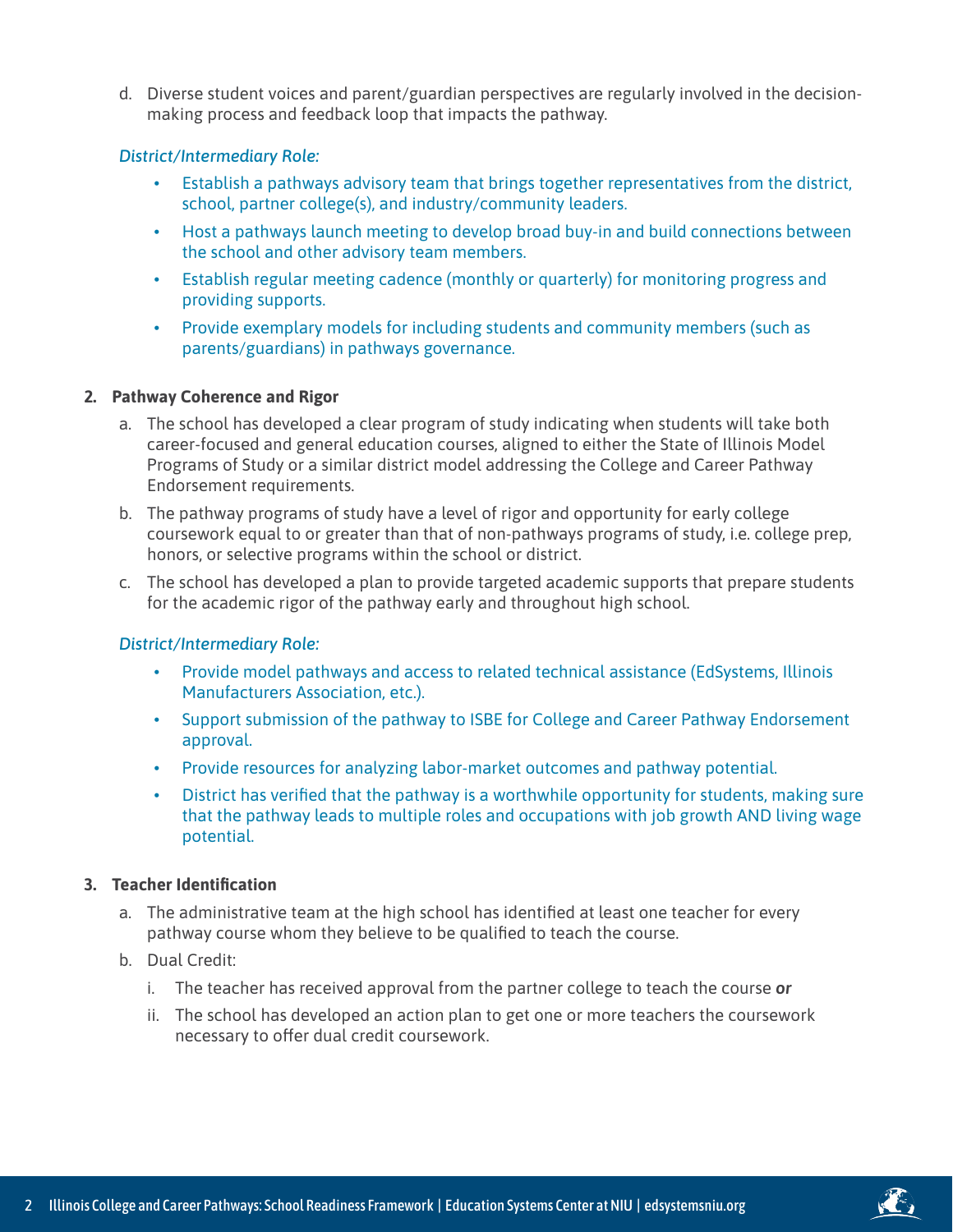# *District/Intermediary Role:*

- Help identify potentially eligible teachers.
- Facilitate review and approval process with partner college.
- Work with partner college to identify ways to make credentialing guidelines more accommodating for dual credit teachers.

# **4. Curricular Quality**

- a. Teacher(s) of career-focused courses have aligned the curricula to applicable pathway competencies (PWR Technical and Essential Employability Competencies, Illinois Model Programs of Study Competencies).
- b. Teacher(s) incorporate culturally relevant pedagogical practices into career-focused courses, where possible.
- c. Teaching(s) of career-focused courses develop and refine curricula with input from pathway industry professionals.
- d. Dual Credit:
	- i. Teachers of courses develop or adapt curricula in conjunction with the partner college faculty member.
	- ii. Teachers works with partner college faculty members throughout the year to norm course content.

# *District/Intermediary Role:*

- Provide applicable competencies and access to related technical assistance.
- Assist schools in connecting with industry professionals.
- Assist schools in connecting with partner college faculty and related PD.

# **5. Instructional Quality**

- a. Academic and career-focused course teachers within and across grade levels have systematic opportunities for collaboration and to align and integrate curriculum as well as to plan and coordinate personalized student supports
- b. Authentic assessments and industry-aligned projects are used to evaluate the application of knowledge and skills toward pathway learning outcomes.
- c. Dual Credit:
	- i. Teacher(s) participate in discipline-specific dual credit professional developments at the partner college.
	- ii. Teacher(s) and early college liaison are given training on utilizing various partner college resources for students who need them.

# *District/Intermediary Role:*

- Provide exemplary teacher collaboration models for schools to follow.
- Provide model assessments and industry-aligned projects, along with access to related technical assistance (such as EdSystems' team-based challenge resources).
- Ensure that teachers and school staff are included in any district-wide or college disciplinespecific PD.

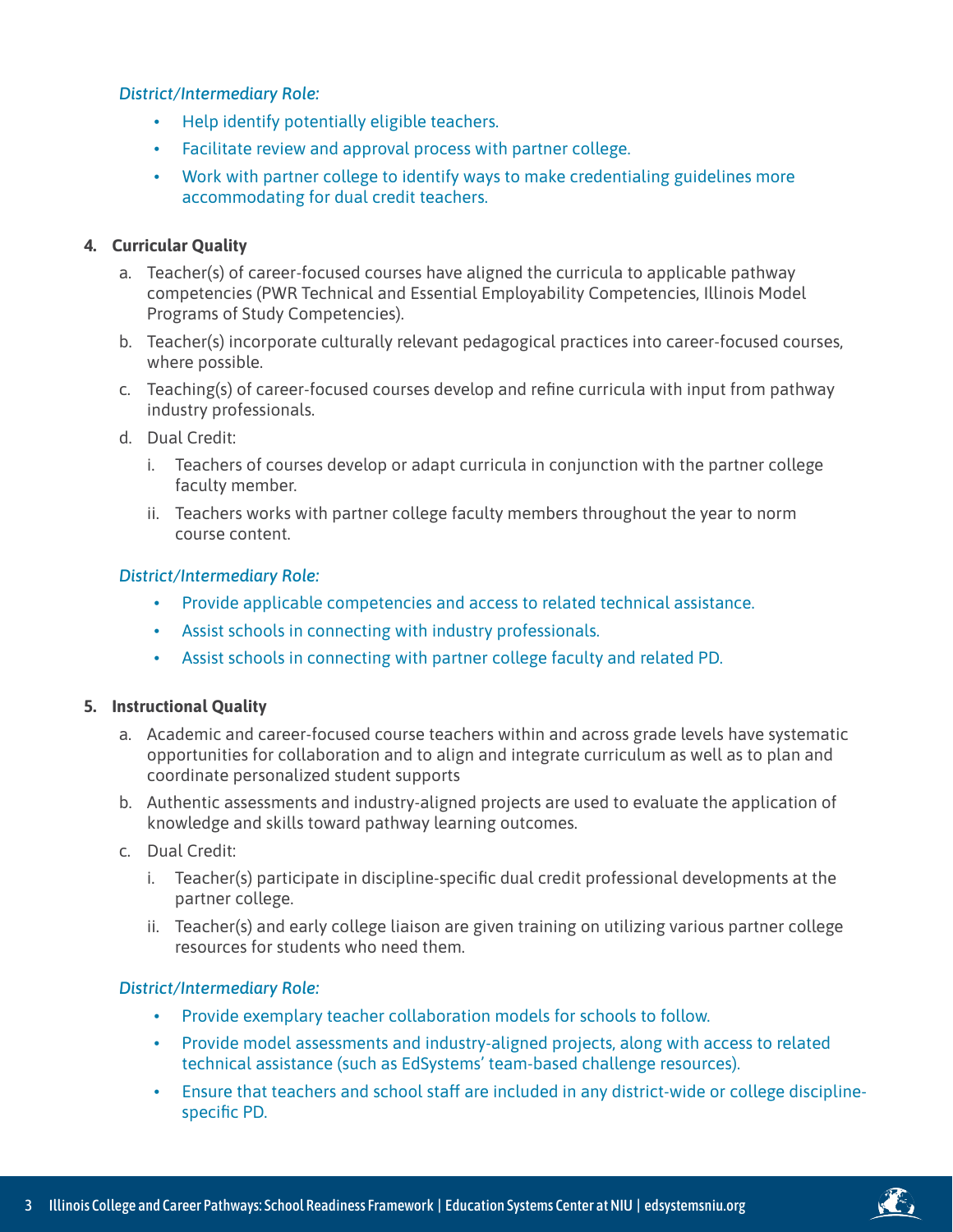#### **6. Work-Based Learning**

- a. The school-based pathways team has established a pathways-specific work-based learning continuum in alignment with PWR Technical and Essential Employability competencies.
- b. Work-based learning continuum includes all the elements necessary for a College and Career Pathway Endorsement.
- c. The school has a plan for providing students time and space to engage in all experiences in the continuum and to make connections to academic coursework and postsecondary plans.
- d. The school conducts career preparation workshops with students that reinforce Essential Employability Competencies.

# *District/Intermediary Role:*

- Provide schools with work-based learning materials and resources, including technical and employability competencies.
- Include teachers and school-based staff in district- or region-wide work-based learning events (career expo, etc.).
- Assist schools in connecting with industry professionals and technical assistance.
- Where possible, establish partnerships with postsecondary institutions such that students can continue or expand on their work-based learning with existing employer partners and crosswalk prior WBL experiences to potential academic credit.

#### **7. Course Scheduling and Setup**

- a. The school's scheduler, working with the pathways team, develops a schedule that allows for students to take both the career-focused courses and additional general education and elective coursework.
- b. To the extent possible, pathway students participate as a cohort in academic and careerfocused courses.
- c. All pathway students having a similar Intro-level course or experience to the pathway.

# *District/Intermediary Role:*

- Provide exemplary scheduling options to ensure schools have a template to follow.
- Connect schools with available local or national expertise.
- Provide examples of Intro-level career exploration courses if necessary.

#### **8. Classroom Environment and Equipment**

- a. The school has available or has ordered the necessary:
	- i. Textbooks
	- ii. Lab supplies
	- iii. Curriculum teacher resources
	- iv. Course specific lab equipment
	- v. Class and lab furniture
- b. The school has partnerships with employers for support of some future equipment needs.